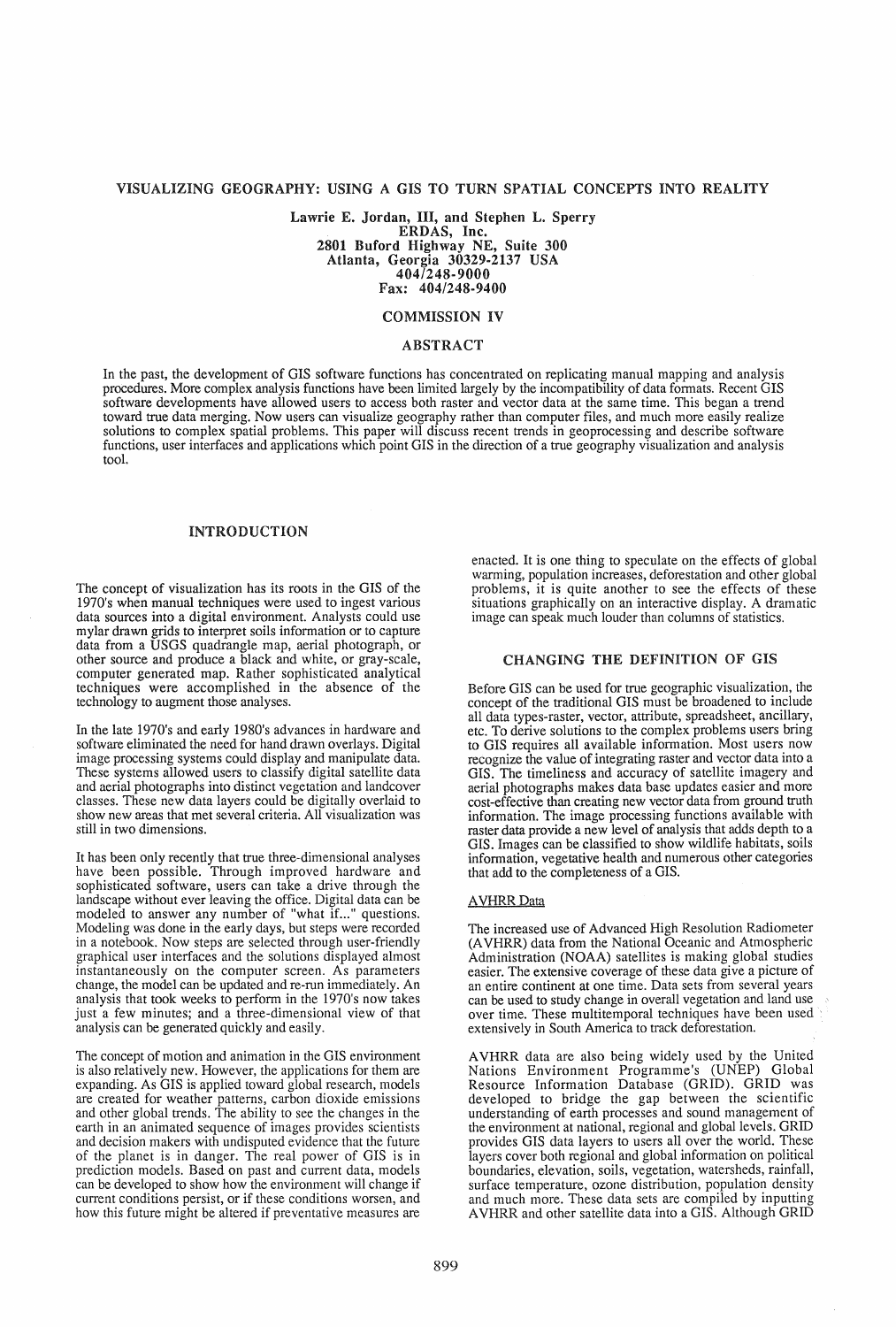users can access all available data sets, they are encouraged to supply UNEP with other data sets in exchange for utilizing the data already in stock. This approach to sharing data helps keep data cost down for everyone and speeds processing. Data acquisition can be a very time consuming and expensive task and often an analysis requires immediate action.

#### Terrain Data

Besides satellite data and aerial photos, 3D terrain visualization requires elevation data. Digital elevation models (DEMs) have been segregated into a category of their own in the past, but more and more users are realizing the benefits of incorporating terrain data into a GIS. The products you can create from DEMs add a new level of meaning to any analysis.

Some of the layers you can create using elevation data include slope, slope aspect, shaded relief, contour and perspective views. These topographic data are essential for studies of trafficability, route design, non-point source pollution, intervisibility, siting of recreation areas and more. Terrain data can also be used in models and in classification routines. They can, for example, be a key to identifying wildlife habitats that are associated with specific elevations. Slope and aspect maps are often an important factor in assessing the suitability of a site for a proposed use.

DEMs can be purchased from the U.S. Geological Survey (Reston, VA) at 1:250,000 scale for most areas of the United States and at 1:24,000 scale for some areas. DEMs can also be created through traditional photogrammetric triangulation techniques or they can be created in the GIS environment with softcopy photogrammetry software. Softcopy photogrammetry eliminates the need for expensive and complicated instrumentation. This means that elevation data can be created for virtually any study area.

The ERDAS Digital Ortho module (ERDAS, Inc., Atlanta, GA) is an example of a softcopy photogrammetry system. Based on a user-friendly menu and prompt structure, the software carries the user through the process of generating DEMs. These DEMs can be created from overlapping aerial photographs or from SPOT satellite stereopairs. Using information that comes with the aerial photographs or in the SPOT header file and user-selected ground control points, the coordinates of the DEM are calculated through photogrammetric triangulation. Then interactive matching and densification processes are used to calculate the output DEM surface at a user-specified resolution.

By draping aerial photos, satellite images or a GIS analysis onto a DEM, users can create a three-dimensional perspective view. Based on the position from which the view is calculated, the graphic can look like the viewer is standing in or hovering above the landscape. Perspective views are extremely effective in showing before and after scenarios simulating the effect of proposed development or possible land use changes. When several 3D views are combined, they can simulate travel through a landscape.

# MEETING USER REQUIREMENTS

As hardware has evolved to handle larger and more complex data sets, so have software packages. GIS has become one of the most rapidly growing segments in the computer industry. Once dominated by a few companies such as Environmental Systems Research Institute, Inc., (ESRI) and ERDAS, Inc., there are now a proliferation of software packages on the market. As GIS applications broaden, products must be designed to be flexible. Along with appropriate functionality, these packages must be easy to use. Today's GIS analyst may be an expert in real estate, insurance or civil engineering, but not necessarily an expert in GIS.

Users have particular problems that must be attacked from specific 'points of view. Their findings must be presented in a way that both analysts and policy makers can understand.<br>The old cliche that a picture is worth a thousand words seems perfect for GIS. If a static picture is worth a thousand words, how many words is a 3D perspective view worth? What about a 3D view that can be changed as parameters change? Users must be able to query data in three dimensions by geographic region or by a particular theme. "Show me all possible sites where there are both Oak and Pine trees with a body of water not more than 300 meters away and with an elevation of at least 2000 feet that are visible from the proposed parkway." Visual impact is no longer a guessing game. It is now possible to see exactly what the new parkway will look like and what the passengers driving along the parkway will see.

These same techniques were applied in Operation Desert Shield and Desert Storm. Dedicated military and civilian men and women used a GIS to produce some unique map products under very adverse conditions. The success of these endeavors has created a renewed interest in satellite imagery in other military applications such as Mission Planning and Special Operations/low intensity conflict. Satellite images and aerial photographs are invaluable in providing analysts with a current and accurate view of the terrain, creating base maps were none existed. These images can be input into a GIS to model possible effects of proposed actions before any steps are taken.

### The Graphical User Interface

The emergence of the graphical user interface (GUI) has shortened the learning curve tremendously. Users do not have to learn a series of commands, or the order in which programs must be run. They can simply point and click. The first ERDAS software package was progressive in its use of a menu-driven set of image processing and GIS programs. Each program contained prompts with intelligent defaults to help guide both experienced and novice users. This environment was carried through the Version 7.5 software package and is still being used by thousands worldwide. However, the newest release, ERDAS IMAGINE, is based on the X Windows GUI. Now processes can be accomplished in any order and at any pace.

Other companies are also embracing the GUI. With the popularity of GUI-based word processing and spreadsheet packages, users are demanding the same ease of use from GIS manufacturers. And since there are certain de facto standards in GUI development, users can easily move from one package to another.

#### Software Functionality

Beyond the user interface, users are· demanding more functionality. The applications of GIS, both locally and globally, are requiring that vendors cater to a much larger audience. A regional planner in California may use GIS to plan new subdivisions and a natural resource analyst in Norway may use GIS to study the effects of global warming on local vegetation, but both of these users require similar tools. The order in which they use the tools is how the two analysts differ. This is where the flexibility of a software package is tested. Analysts all over the world must be able to tailor the software to their particular niche. The sequence in which they each use these same tools must be saved so that others in the field can benefit from their research. In some cases, as with petroleum exploration companies, these steps are proprietary information. But, as with the data sharing concept used by GRID, software solutions can save valuable research time. ERDAS IMAGINE is designed so that scripts can be written for a particular application such as forestry, urban planning, mineral exploration or resource management. These scripts will be written by experts in the respective fields and will contain the common steps used to derive